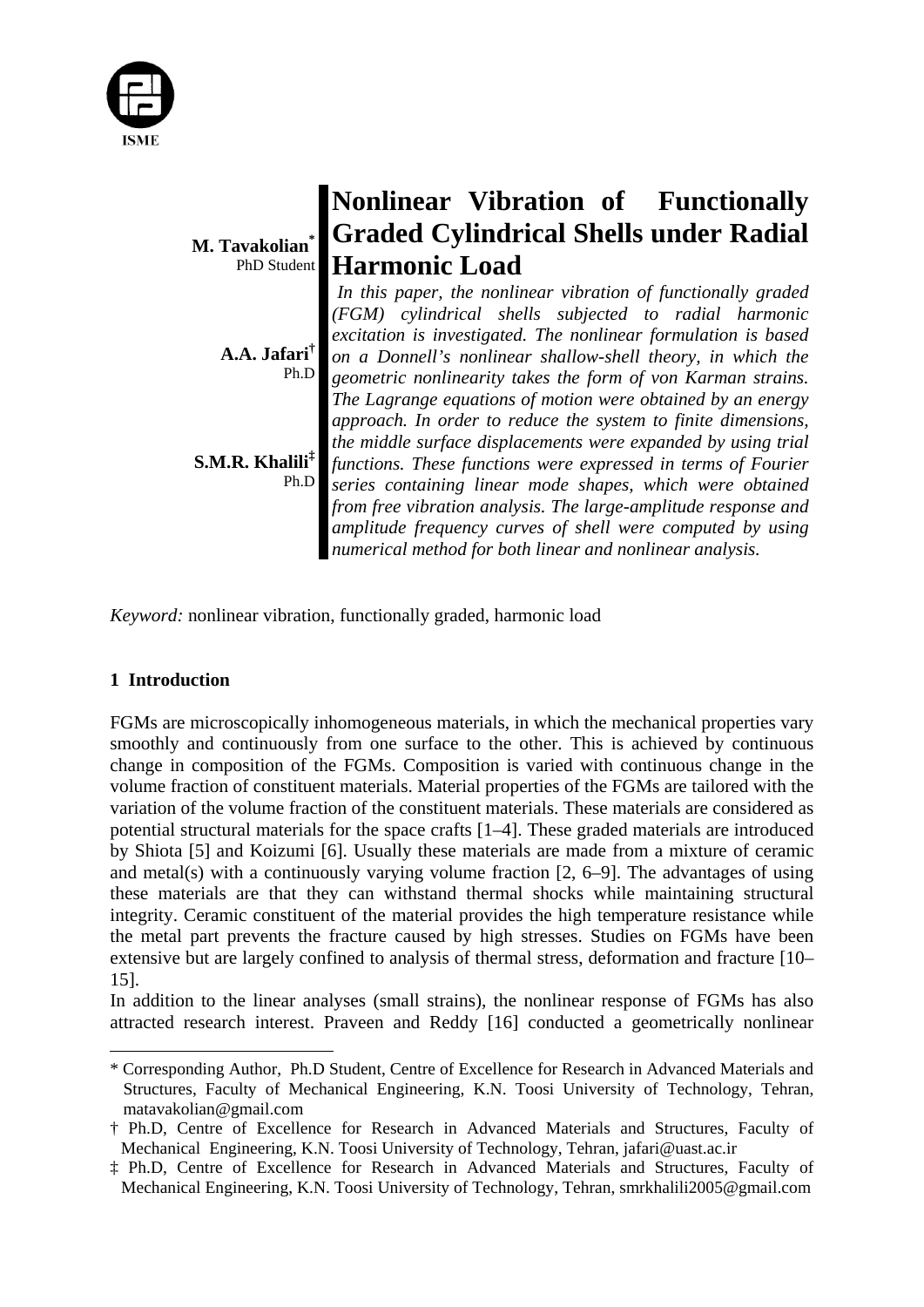transient analysis of FGM plates under thermal and mechanical loading, and Park and Kim [17] carried out a thermal post buckling and vibration analysis of FGM plates based on the first-order shear deformation plate theory. Reddy [18] proposed a theoretical formulation for FGM plates using the third-order shear deformation plate theory, and developed a corresponding finite element model that accounts for thermomechanical coupling, time dependency, and von Ka´rma´n type geometric nonlinearity. Yang et al. [19] presented a formulation for the thermomechanical post buckling analysis of FGM shell panels based on the classical shell theory with von Ka´rma´ n–Donnell type nonlinearity, and Hosseini Kordkheili and Naghdabadi [20] derived a finite element formulation for the geometrically non- linear thermoelastic analysis of FGM plates and shells using the updated Lagrangian approach. Arciniega and Reddy [21] presented a tensor-based finite element formulation for the large deformation analysis of FGM shells, and Woo and Merguid [22] reported an analytical solution for the coupled large deflection of FGM plates and shallow shells under a mechanical load and in a temperature field. The nonlinear post buckling behaviors of functionally graded cylindrical shells (FGCSs) under uniform radial pressure and torsion load are investigated by using the nonlinear large deflection theory of cylindrical shells [23, 24]. In the present work, analytical studies on the non-linear dynamic of simply supported, circular cylindrical shells composed of functionally graded material under periodic radial loading is presented. The properties were graded in the thickness direction according to a volume fraction power law distribution. The linear mode shapes and natural frequencies were obtained by using linear analysis. In this study, the middle surface displacements were expanded by using trial functions. These functions were expressed in terms of Fourier series containing linear mode shapes, which were obtained from free vibration analysis. The Lagrange equations were used to reduce nonlinear partial differential equations to a set of ordinary differential equations, from the potential and kinetic energies, and the virtual work of the external forces, and then these equations were solved by using numerical method. Numerical results of the amplitude-frequency for both linear and nonlinear analysis were obtained. The effects of external load on the nonlinear frequency response were investigated. The influence of material composition (power law exponent) and load value on the dynamic response was investigated. Other studies and FEM analysis were used for verification of the result.

## **2 Fundamental equations**

As shown in figure (1), consider a functionally graded cylindrical shell, with length L and radius R and simply supported boundary conditions. The shell of the FGM considered is assumed to be of uniform thickness h.



 **Figure 1** The geometry of a FG cylindrical shell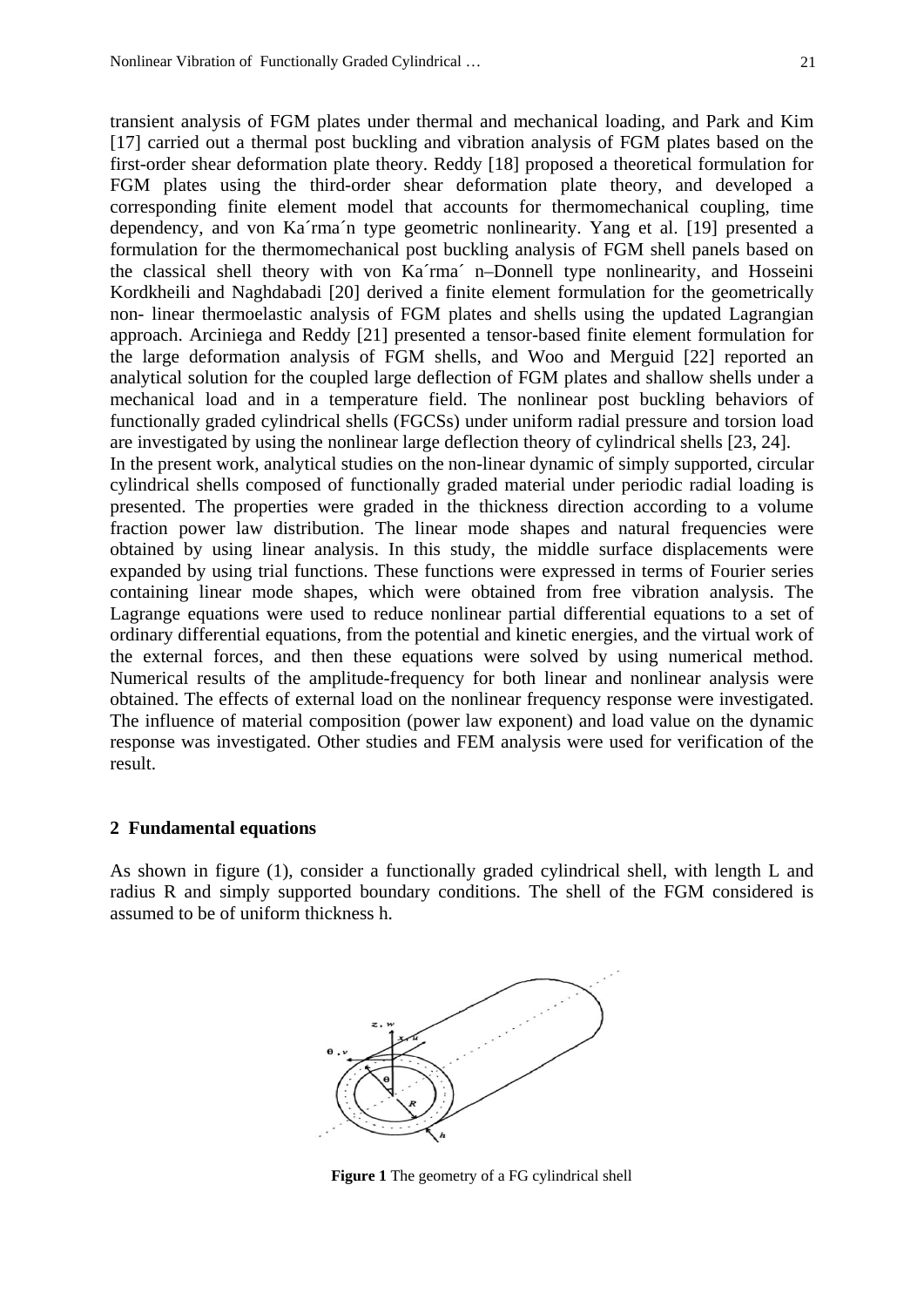In order to accurately model the material properties of FGMs, the properties must be both temperature and position dependent. This is achieved by using a simple rule of mixtures for the stiffness parameters coupled with the temperature dependent properties of the constituents. The volume fraction is spatial function and the properties of the constituents are functions of the temperature. The combination of these functions gives rise to the effective material properties of FGMs and can be expressed as [25]:

$$
F_{\rm eff}(T, z) = F_c(T)V(z) + F_m(T)(1 - V(z))
$$
\n(1)

In which  $F_{\text{eff}}$  is the effective material property of FGMs,  $F_c$  and  $F_m$  are the temperature dependent properties of the ceramic and metal respectively, and V is the volume fraction of FGMs. In addition, a simple power law exponent of the volume fraction distribution is used to provide a measure of the amount of ceramic and metal in FGMs. In the present case, the volume fraction is defined as [25]:

$$
V(z) = \left(\frac{z + h/2}{h}\right)^{\beta} \tag{2}
$$

Where  $\beta$  is the power law exponent  $(0 \leq \beta \leq \infty)$ . The equation of motion according to Donnell's theory can be written as:

$$
N_{x,x} + \frac{1}{R} N_{x\theta,\theta} + F_x = \rho_t u_{,tt}
$$
 (3)

$$
N_{\theta x,x} + \frac{1}{R} N_{\theta,\theta} + F_{\theta} = \rho_t v_{,tt}
$$
\n<sup>(4)</sup>

$$
M_{x,xx} + \frac{2}{R} M_{x\theta,x\theta} + \frac{1}{R^2} M_{\theta,\theta\theta} - \frac{1}{R} N_{\theta} + F_z = \rho_t w_{,tt}
$$
 (5)

Where:

$$
\rho_t = \int_{-h/2}^{h/2} \rho dz
$$
\n(6)

The stress and moment resultant is defined as:

$$
\begin{Bmatrix}\nN_x \\
N_\theta \\
N_{x\theta} \\
N_x \\
M_x \\
M_\theta \\
M_{x\theta}\n\end{Bmatrix} =\n\begin{bmatrix}\nA_{11} & A_{12} & A_{16} & B_{11} & B_{12} & B_{16} \\
A_{12} & A_{22} & A_{26} & B_{12} & B_{22} & B_{26} \\
A_{16} & A_{26} & A_{66} & B_{16} & B_{26} & B_{66} \\
B_{11} & B_{12} & B_{16} & D_{11} & D_{12} & D_{16} \\
B_{12} & B_{22} & B_{26} & D_{12} & D_{22} & D_{26} \\
B_{16} & B_{26} & B_{66} & D_{16} & D_{26} & D_{66}\n\end{bmatrix}\n\begin{Bmatrix}\ne_1 \\
e_2 \\
\gamma \\
k_1 \\
k_2 \\
t_3\n\end{Bmatrix}
$$
\n(7)

Where:

$$
(A_{ij}, B_{ij}, D_{ij}) = \int_{-h/2}^{h/2} Q_{ij} (1, z, z^2) dz \quad (i, j = 1, 2, 6)
$$
 (8)

and

$$
Q_{11} = Q_{22} = \frac{E_{eff}}{1 - v_{eff}^2}
$$
 (9)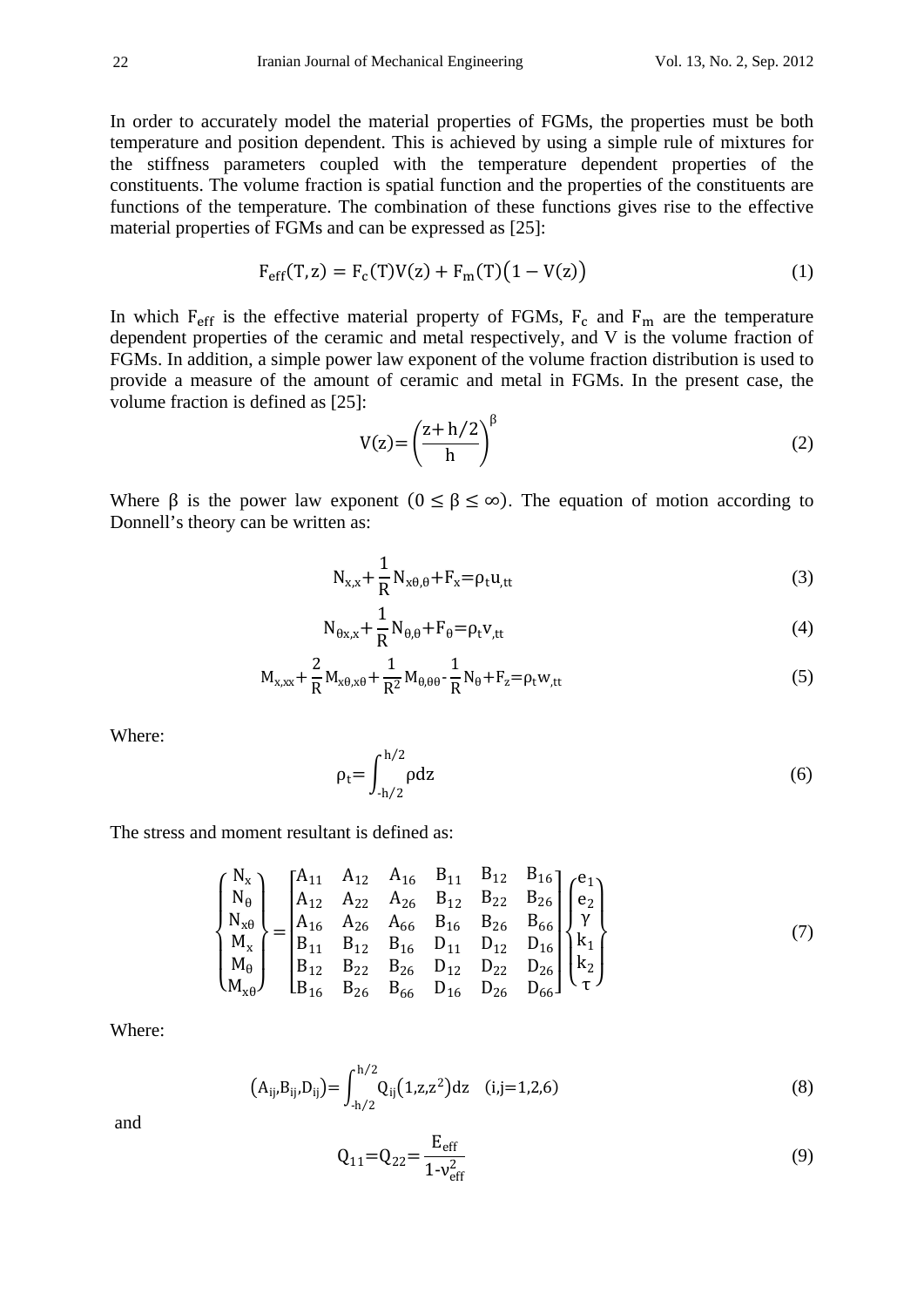$$
Q_{12} = v_{eff} \frac{E_{eff}}{1 - v_{eff}^2}
$$
 (10)

$$
Q_{66} = \frac{E_{eff}}{2(1 + v_{eff})}
$$
 (11)

$$
Q_{16} = Q_{26} = 0 \tag{12}
$$

Where  $E_{\text{eff}}$  and  $v_{\text{eff}}$  are the effective elastic modulus and effective Poisson's ratio of the functionally graded shell, respectively, and are accounted according to Eq. (1)-(2). The strain components  $e_x$ ,  $e_\theta$  and  $e_{x\theta}$  which are the strains in the x-direction, the circumferential direction and the shear strain in the xθ-plane of the middle surface, respectively, can be expressed as:

$$
\begin{Bmatrix} e_x \\ e_\theta \\ e_{x\theta} \end{Bmatrix} = \begin{Bmatrix} e_1 \\ e_2 \\ \gamma \end{Bmatrix} + z \begin{Bmatrix} k_1 \\ k_2 \\ \tau \end{Bmatrix}
$$
 (13)

The linear deflection and curvatures are defined by Donnell's theory as:

$$
e_1 = \frac{\partial u}{\partial x} \tag{14}
$$

$$
e_2 = \frac{1}{R} \left( \frac{\partial v}{\partial \theta} + w \right)
$$
 (15)

$$
\gamma = \frac{1}{R} \frac{\partial u}{\partial \theta} + \frac{\partial v}{\partial x} \tag{16}
$$

$$
k_1 = -\frac{\partial^2 w}{\partial x^2} \tag{17}
$$

$$
k_2 = -\frac{1}{R^2} \frac{\partial^2 w}{\partial \theta^2}
$$
 (18)

$$
\tau = -\frac{2}{R} \frac{\partial^2 w}{\partial x \partial \theta} \tag{19}
$$

The nonlinear strain-displacement relations for the large deflection by Donnell's theory are:

$$
e_1 = \frac{\partial u}{\partial x} + \frac{1}{2} \left(\frac{\partial w}{\partial x}\right)^2
$$
 (20)

$$
e_2 = \frac{1}{R} \left( \frac{\partial v}{\partial \theta} + w \right) + \frac{1}{2R^2} \left( \frac{\partial w}{\partial \theta} \right)^2 \tag{21}
$$

$$
\gamma = \frac{1}{R}\frac{\partial u}{\partial \theta} + \frac{\partial v}{\partial x} + \frac{1}{R}\frac{\partial w}{\partial x}\frac{\partial w}{\partial \theta}
$$
(22)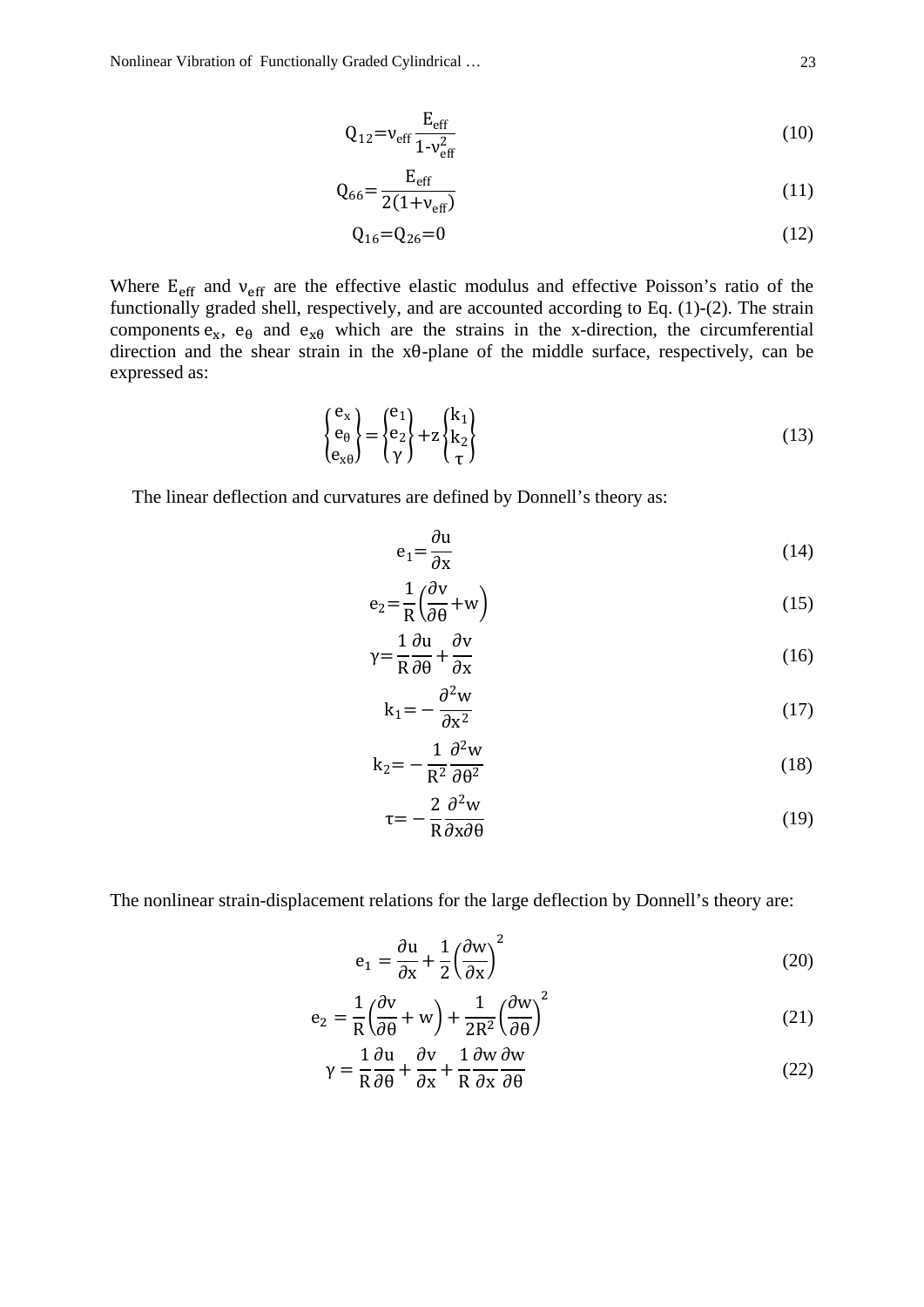#### **3 Linear vibration**

The boundary conditions for the cylindrical shell, which is simply supported along its curve edges at  $x = 0$  and  $x = L$ , are considered as:

$$
w = v = M_x = N_x = 0 \quad \text{at } x = 0,
$$
 (23)

In order to satisfy the boundary conditions, u, v and w are defined by the following double Fourier series [26]:

$$
u = \sum_{m} \sum_{n} \overline{A}_{mn} T_{mn}(t) = \sum_{m} \sum_{n} A_{mn} \frac{d\eta_u(x)}{dx} \cos(n\theta) T_{mn}(t)
$$
(24)

$$
v = \sum_{m} \sum_{n} \overline{B}_{mn} T_{mn}(t) = \sum_{m} \sum_{n} B_{mn} \eta_{v}(x) \sin(n\theta) T_{mn}(t)
$$
 (25)

$$
w = \sum_{m} \sum_{n} \bar{C}_{mn} T_{mn}(t) = \sum_{m} \sum_{n} C_{mn} \eta_w(x) \cos(n\theta) T_{mn}(t)
$$
 (26)

$$
\eta_{i}(x) = \alpha_{1} \cosh\left(\frac{\lambda_{m} x}{L}\right) + \alpha_{2} \cos\left(\frac{\lambda_{m} x}{L}\right) - \sigma_{m}\left(\alpha_{3} \sinh\left(\frac{\lambda_{m} x}{L}\right) - \alpha_{4} \sin\left(\frac{\lambda_{m} x}{L}\right)\right) \quad (i = u, v, w)
$$
\n(27)

In Eq. (24)-(26),  $T_{mn}(t)$  is function of time. Also  $A_{mn}$ ,  $B_{mn}$  and  $C_{mn}$  are the constant coefficients of the natural mode shapes associated with the free vibration problems, m is the axial half wave number and n is the circumferential wave number. Values of  $\alpha_i$ ,  $\sigma_m$  and  $\lambda_m$  in Eq. (27) could be obtained from corresponding boundary conditions

$$
\alpha_1 = \alpha_2 = \alpha_3 = 0, \quad \alpha_4 = 1, \quad \sigma_m = 1, \quad \lambda_m = m\pi \tag{28}
$$

To solve the free vibration analysis the function of time is treated  $\text{asT}_{mn}(t) = e^{i\omega_{mn}(t)}$ , Where  $\omega_{mn}$  is the natural frequency. By considering external loads  $(F_x, F_\theta, F_z)$  equal to zero in Eq. (3)-(5), natural frequencies and mode shapes are obtained. By applying a Galerkin method, the following set of equations is derived as follows:

$$
\left[ [K_{ij}] - \omega_{mn}^2 [M_{ij}] \right] \{ A_{mn} B_{mn} C_{mn} \}^T = 0 \qquad (i, j = 1,..,3) \tag{29}
$$

Where  $K_{ij}$ ,  $M_{ij}$  are stiffness and mass matrices. By setting determinant of coefficients equal to zero, the characteristic frequency equation is derived as:

$$
\delta_1 \omega^6 + \delta_2 \omega^4 + \delta_3 \omega^2 + \delta_4 = 0 \tag{30}
$$

Where  $\delta_i$  are constant coefficients. By solving Eq. (30), natural frequencies are calculated, and by substituting these frequencies in Eq. (29), the constant coefficients of mode shapes are obtained.

For linear dynamic response analysis the applied loads are defined as:

$$
F_z(x, \theta, t) = P(x, \theta) f(t) = \sum_m \sum_n P_{mn} \sin\left(\frac{m\pi x}{L}\right) \cos(n\theta) f(t)
$$
(31)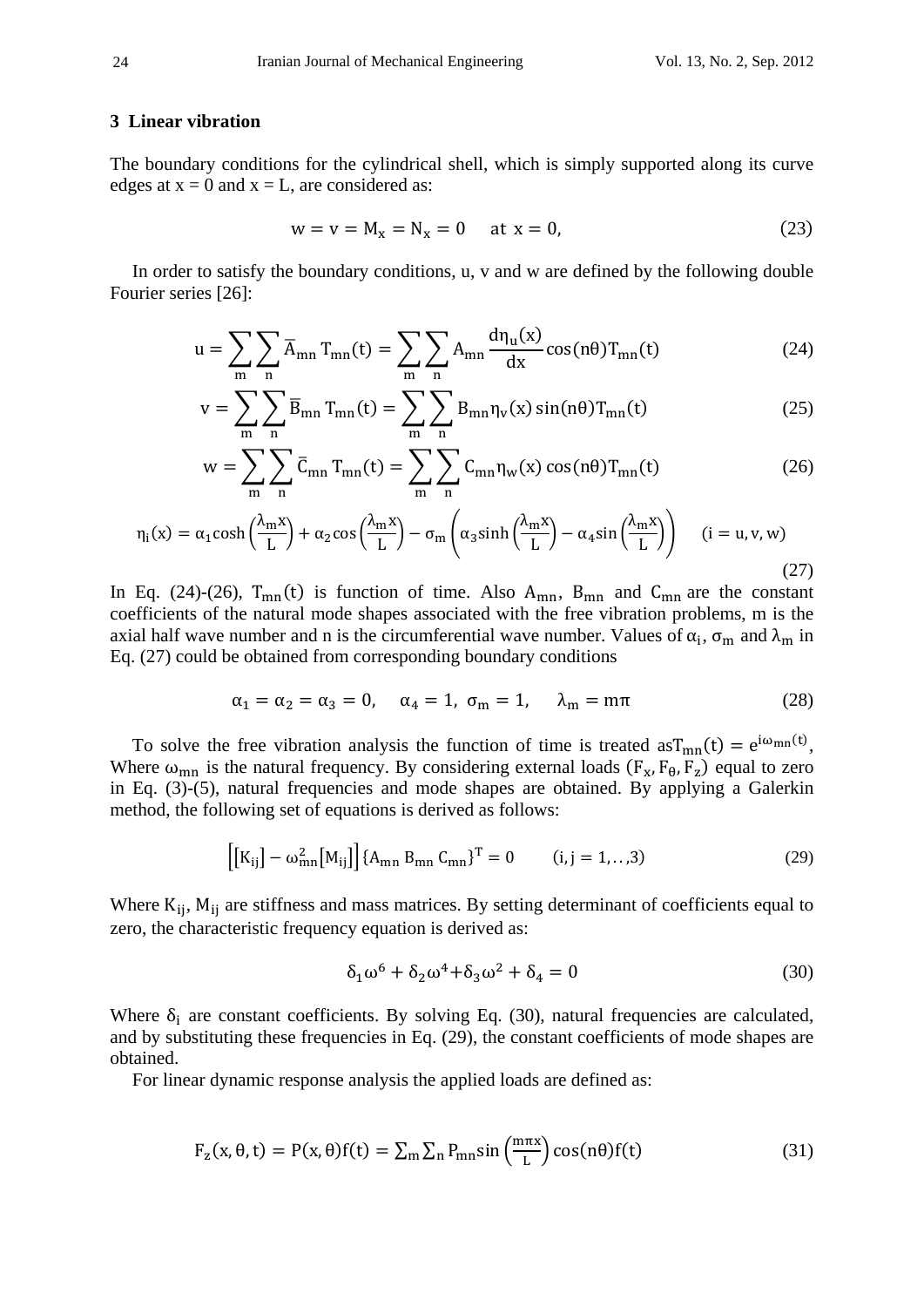In the above equations,  $f(t)$  is function of time  $P_{mn}$  is the constant coefficient that can be calculated from applied loads. Substituting the displacements and assumed exciting forces and moments in the equilibrium equations, and using the results of free vibration we have:

$$
-\rho_{t}\overline{A}_{mn}\omega_{mn}^{2}T_{mn}(t) = \rho_{t}\overline{A}_{mn}\ddot{T}_{mn}(t)
$$
\n(32)

$$
-\rho_{t}\overline{B}_{mn}\omega_{mn}^{2}T_{mn}(t) = \rho_{t}\overline{B}_{mn}\ddot{T}_{mn}(t)
$$
\n(33)

$$
-\rho_t \bar{C}_{mn}\omega_{mn}^2 T_{mn}(t) = \rho_t \bar{C}_{mn}\ddot{T}_{mn}(t) - F_z(x, \theta, t)
$$
\n(34)

After summation of two sides of the above equation and simplifying, we find a second order ordinary differential equation as follows:

$$
\ddot{T}_{mn}(t) + \omega^2{}_{mn}(t)T_{mn}(t) = G_{mn}(t)
$$
\n(35)

$$
G_{mn}(t) = \frac{C_{mn}(t)P_{mn}f(t)}{(A^2_{mn} + B^2_{mn} + C^2_{mn})\rho_t}
$$
(36)

For zero initial conditions, the solution of Eq. (35) will be obtained by using Laplace transformation.

## **4 Nonlinear vibration**

Most of studies on large-amplitude (geometrically nonlinear) vibrations of circular cylindrical shells used Donnell's nonlinear shallow-shell theory to obtain the equations of motion. In this study, nonlinear analysis was carried out by using energy approach.

The kinetic energy (T) and strain energy (U) of a circular cylindrical shell, by neglecting rotary inertia but retaining in-plane inertia, is given by:

$$
T = \frac{1}{2} \rho_t \int_0^{2\pi} \int_0^L (\dot{u}^2 + \dot{v}^2 + \dot{w}^2) d\mathbf{x} R d\theta
$$
 (37)

$$
U = \frac{1}{2} \int_0^{2\pi} \int_0^L {\{\epsilon\}}^T [S] {\{\epsilon\}} dx R d\theta
$$
 (38)

The virtual work W done by the external forces is written as:

$$
W = \int_0^{2\pi} \int_0^L (F_x u + F_\theta v + F_z w) dx R d\theta \tag{39}
$$

Where  $F_x$ ,  $F_\theta$  and  $F_z$  are the distributed forces per unit area acting in axial, circumferential and radial directions, respectively.

In order to reduce the system to finite dimensions, the middle surface displacements u, v and w were expanded by using trial functions. The boundary conditions imposed at the shell ends,  $x = 0$ , L, are given by equation (23). According to these considerations, the displacements u, v and w were expanded by using the eigenmodes of the simply supported, empty shell: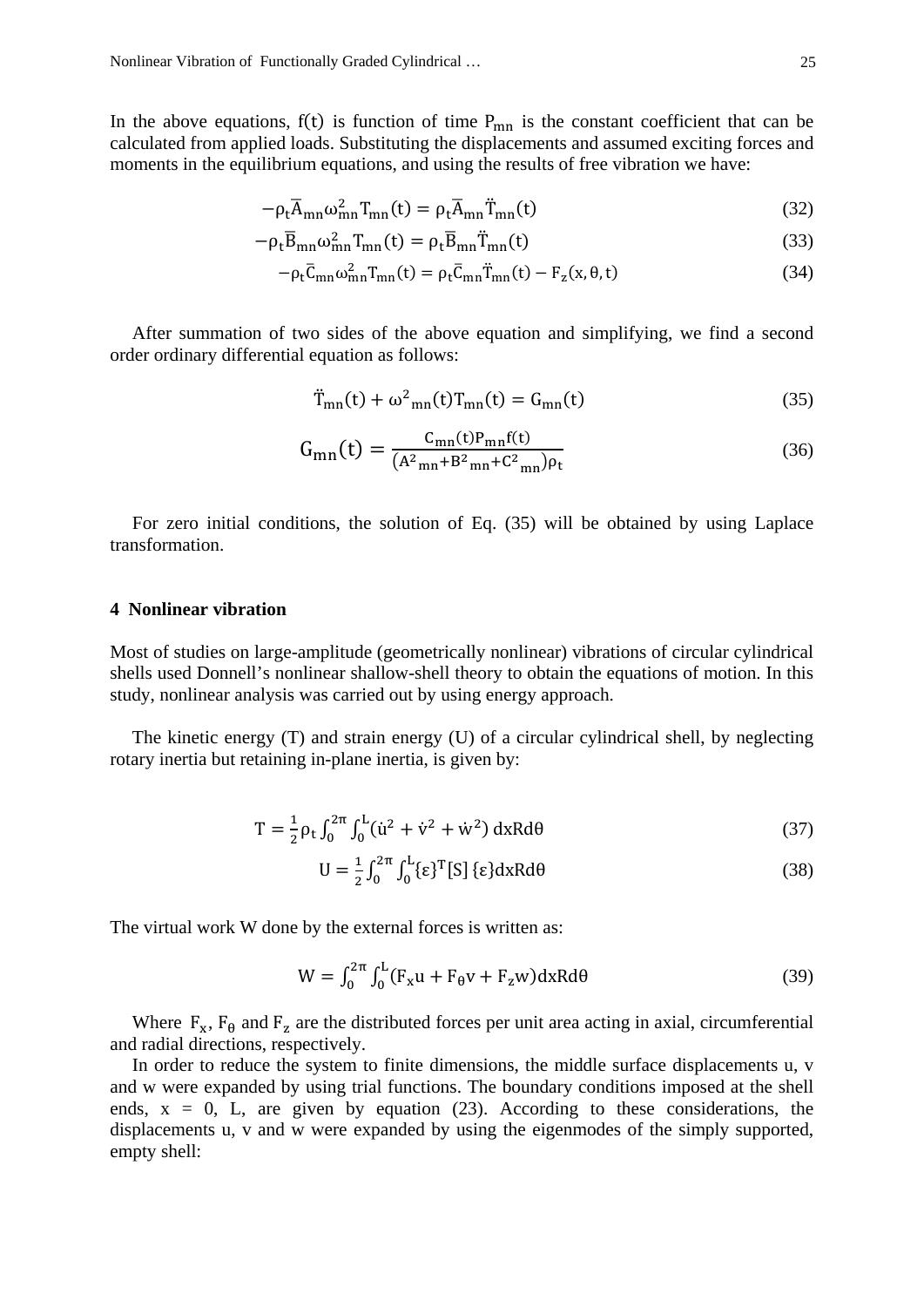$$
u(x, \theta, t) = \sum_{\substack{m=1 \ n=1}}^{i} \sum_{\substack{n=1 \ n \text{ odd}}}^{j} A_{mn} \cos(n\theta) \cos\left(\frac{m\pi x}{L}\right) T_{mn}(t)
$$
(40)

$$
v(x, \theta, t) = \sum_{m=1}^{i} \sum_{n=1}^{j} B_{mn} \sin(n\theta) \sin\left(\frac{m\pi x}{L}\right) T_{mn}(t)
$$
(41)

$$
w(x, \theta, t) = \sum_{m=1}^{i} \sum_{n=1}^{j} C_{mn} \cos(n\theta) \sin\left(\frac{m\pi x}{L}\right) T_{mn}(t)
$$
(42)

Where  $A_{mn}$ ,  $B_{mn}$  and  $C_{mn}$  are the linear mode shapes, which are obtained from free vibration analysis.  $T_{mn}(t)$  are unknown functions which are dependent to time. The Lagrange equations of motion for the cylindrical shell are:

$$
\frac{d}{dt} \left( \frac{\partial T}{\partial \dot{T}_{mn}(t)} \right) - \frac{\partial T}{\partial T_{mn}(t)} + \frac{\partial U}{\partial T_{mn}(t)} = \frac{\partial W}{\partial T_{mn}(t)} \qquad (m = 1..i, n = 1..j)
$$
\n(43)

The set of nonlinear differential equation will be obtained from Eq. (42). The solution of these equations will be obtained by using numerical method.

#### **5 Finite element modeling**

For validating the result of nonlinear analysis the finite element modeling is proceed by ABAQUS software and the results of FEM are compared with analytical result. The FEM analysis is carried out according to nonlinear (large deflection) dynamic analysis in ABAQUS.

### **6 Results and discussion**

To validate the analysis, results for simply supported cylindrical shells compared with Loy et al. [27], Table (1). The functionally gradient material (FGM) considered composed of stainless steel and nickel and its properties graded in the thickness direction according to a volume fraction power-law distribution. The comparisons show that the present results for the frequency characteristics agreed well with the Loy result.

|                  | $n=1$  | $n=2$  | $n=3$  | $n=4$  | $n=5$  | $n=6$           | $n=7$  | $n=8$  | $n=9$  | $n=10$ |  |
|------------------|--------|--------|--------|--------|--------|-----------------|--------|--------|--------|--------|--|
| Present<br>study | 13.211 | 4.4799 | 4.1569 | 7.0383 |        | $11.241$ 16.455 | 22.635 | 29.771 | 37.861 | 46.904 |  |
| Loy<br>result    | 13.211 | 4.4742 | 4.1486 | 7.0330 | 11.238 | 16.453          | 22.633 | 29.770 | 37.861 | 46.904 |  |

**Table 1** Comparison of natural frequency (Hz) with Loy (N=1, m=1,  $h/R = 0.002$ ,  $L/R = 20$ )

In this section, the nonlinear vibrations of simply supported functionally graded circular cylindrical shells with different constituent volume fractions and configurations analyzed. The functionally graded material composed by stainless steel and nickel, its properties graded in the thickness direction according to a volume fraction distribution, where  $\beta$  is the considered power-law exponent. The material properties reported in Table (2).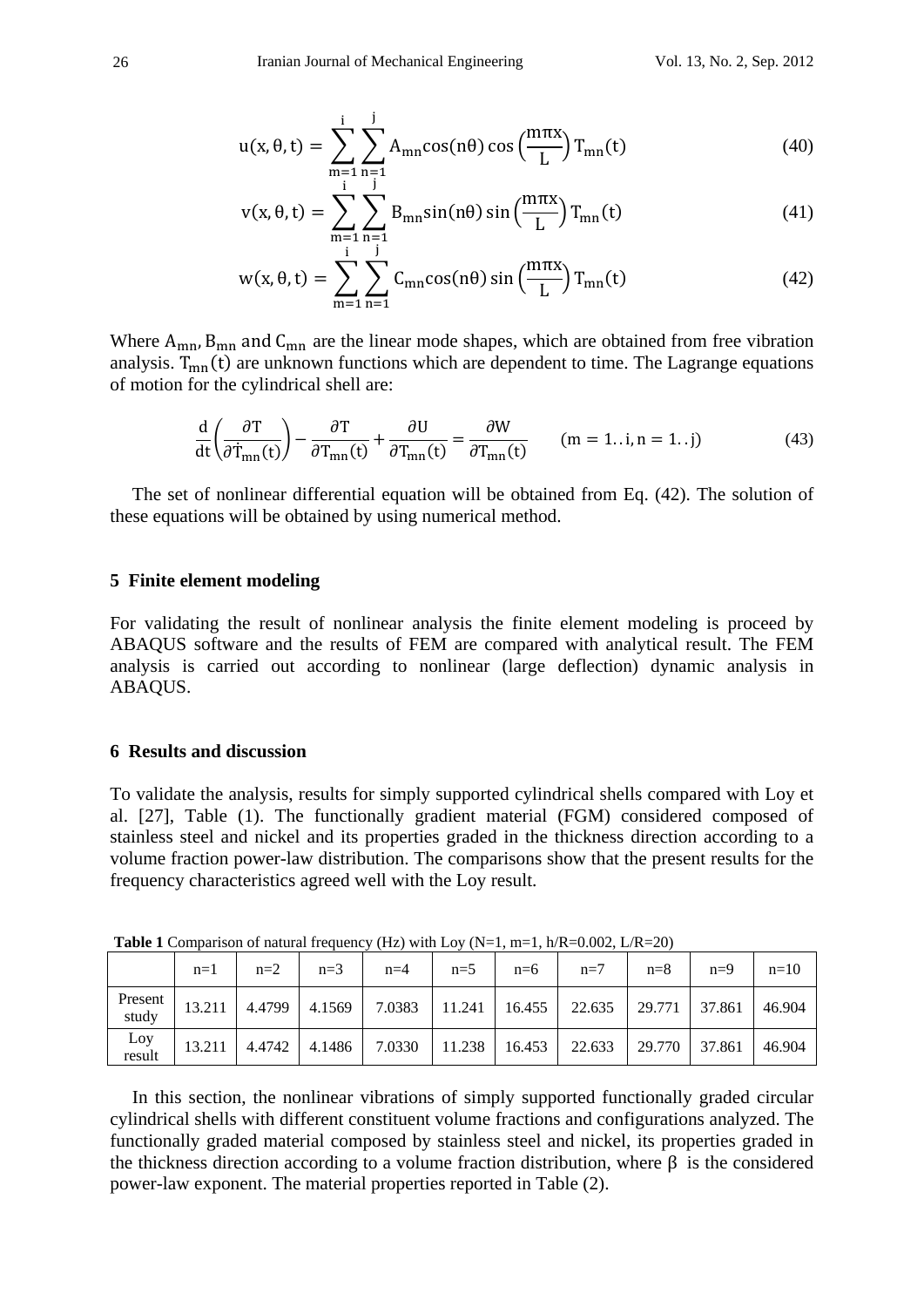**Table 2** Properties of stainless steel and nickel

|                       | Stainless steel |                  | nickel                |      |                  |  |
|-----------------------|-----------------|------------------|-----------------------|------|------------------|--|
| $E(Nm^{-2})$          |                 | $\rho(kgm^{-3})$ | $E(Nm^{-2})$          |      | $\rho(kgm^{-3})$ |  |
| $2.08 \times 10^{11}$ | 0.318           | 8166             | $2.05 \times 10^{11}$ | 0.31 | 8900             |  |

The circular cylindrical shell excited by means of an external modally distributed radial force,  $F_z = 2\cos(2\pi \times 231.4 \times 0.998 \times t)$ . It assumed that the force is exerted on the middle of shell  $(x = L/2, \theta = 0)$ . The amplitude-time response for middle point of a FGM shell with  $L=0.519$  mm,  $R=149.4$  mm and  $L=520$  mm shown in figure (2). As shown in figure (2), the 18 number of degrees of freedom found to have a good accuracy for the nonlinear response.



**Figure 2** Comparison of nonlinear amplitude-time curves  $(L=0.519$  mm, R=149.4 mm, L=520, $\beta = 1$ )

In figure (3), a comparison of nonlinear amplitude-frequency curves of the FGM cylindrical shell shown: the nonlinear 6 dofs model describes a wrong hardening nonlinear behavior, the higher-order nonlinear expansions converge to a strongly softening nonlinear behavior, that is the correct character of the shell response.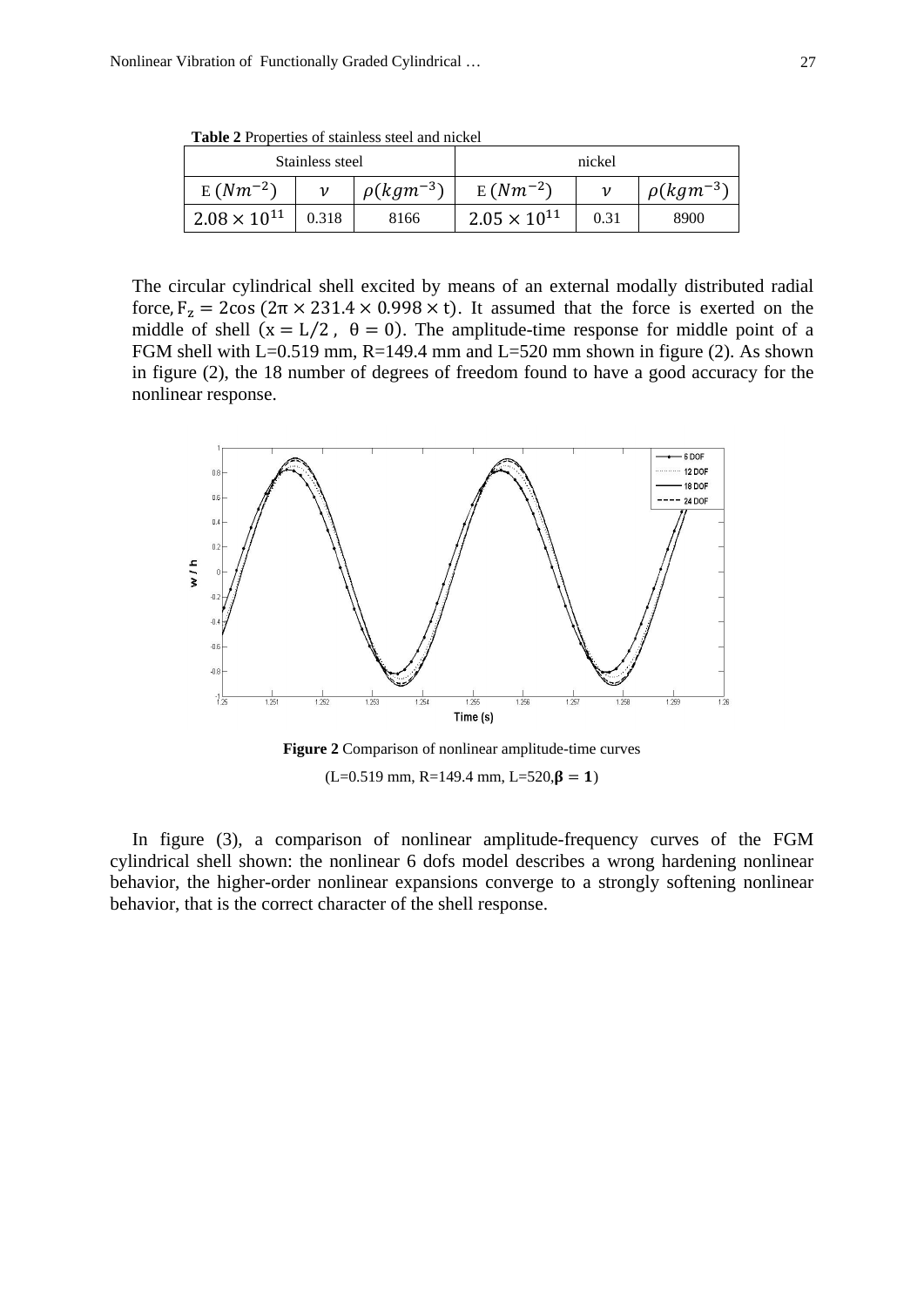

**Figure 3** Comparison of nonlinear amplitude- frequency curves  $(L=0.519$  mm, R=149.4 mm, L=520, $\beta = 1$ )

In figure (4), a linear amplitude-frequency curve of the FGM cylindrical shell is shown. As shown in figure (4), the maximum of amplitude jumped at natural frequency of FGM cylindrical shell (231.4 Hz). That is, the correct character of the shell response for linear analysis.



**Figure 4** linear amplitude- frequency curves  $(L=0.519$  mm, R=149.4 mm, L=520, $\beta = 1$ )

In figure (5), it is found that by increasing the amplitude of excitation force the peak point of nonlinear amplitude-frequency curve moves to the left and the amplitude of radial displacement increased. So the effect of the nonlinearity (large deflection) can be obtained from figure (5) by increasing the amplitude of excitation force.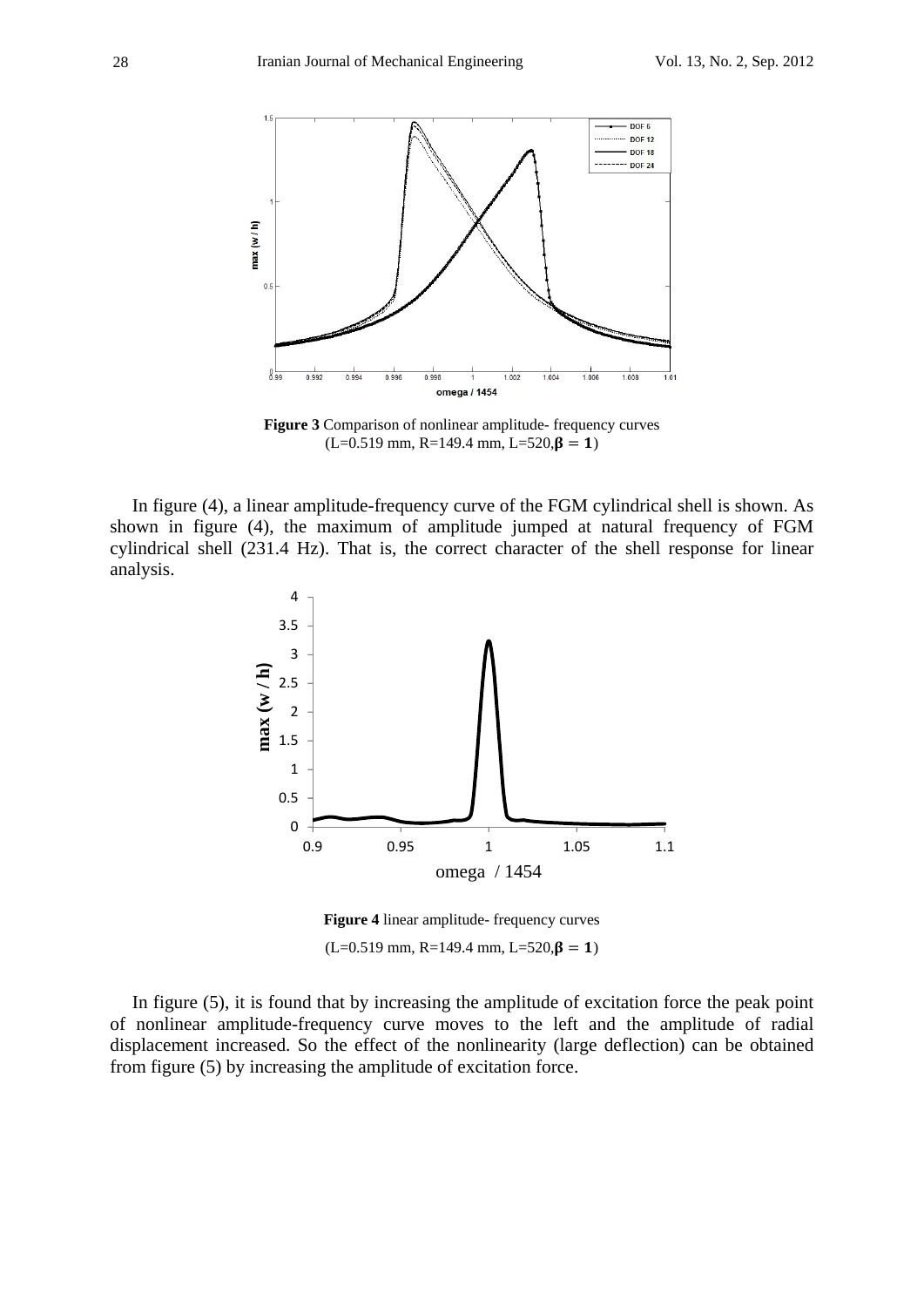

**Figure 5** nonlinear amplitude- frequency curves for different amplitude of excitation force  $(L=0.519$  mm, R=149.4 mm, L=520, $\beta = 1$ )

The time history of the radial displacement at the middle length of the cylindrical shell is shown in figure (6) for internal pressure loading. It is seen that with increasing the power law exponent  $(β = N)$  maximum deflection of curves move to the right and increase smoothly, because the portion of nickel and stainless steel is varied and result in changing the natural frequency of FGM shell.



**Figure 6** nonlinear time history of the radial displacement for different power law exponent of FGM material

For validation of analytical results, which were obtained from nonlinear analysis (large deformation assumption) the finite element model is developed by using ABAQUS software. The time history curve for both analytical and FEM are shown in figure (7) and (8). As seen in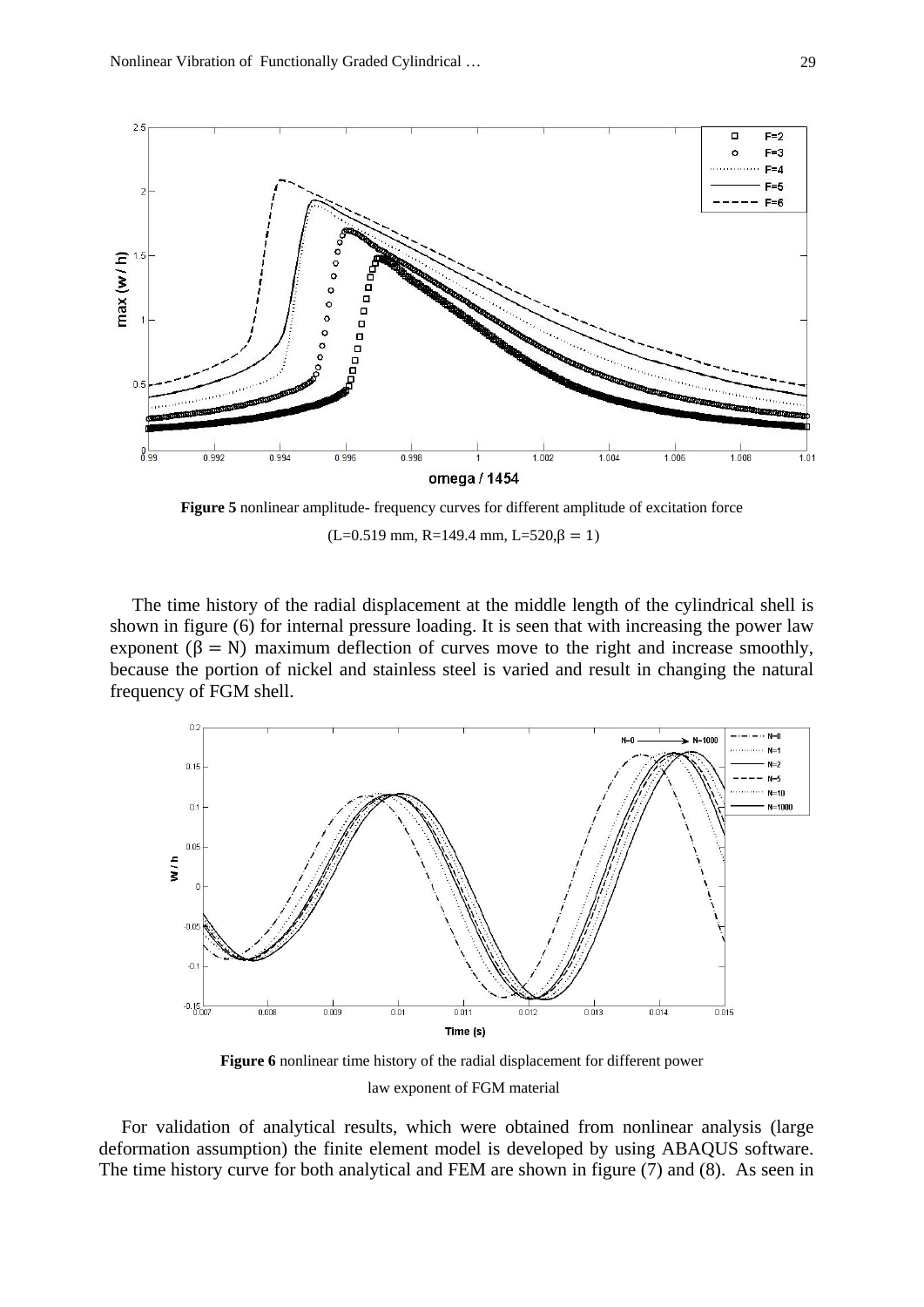these figures, there is a good agreement between analytical and FEM analysis for nonlinear vibration of functionally graded cylindrical shell under harmonic radial load.



#### **7 Conclusion**

In this paper, the nonlinear vibrations of FGM circular cylindrical shells are analyzed. Different configurations and constituent volume fractions are considered. Nonlinear large deflection Donnell's theory is applied to model nonlinear dynamics of the system in the case of finite amplitude of vibration. The shell deformation is described in terms of longitudinal, circumferential and radial displacement fields. Simply supported boundary conditions are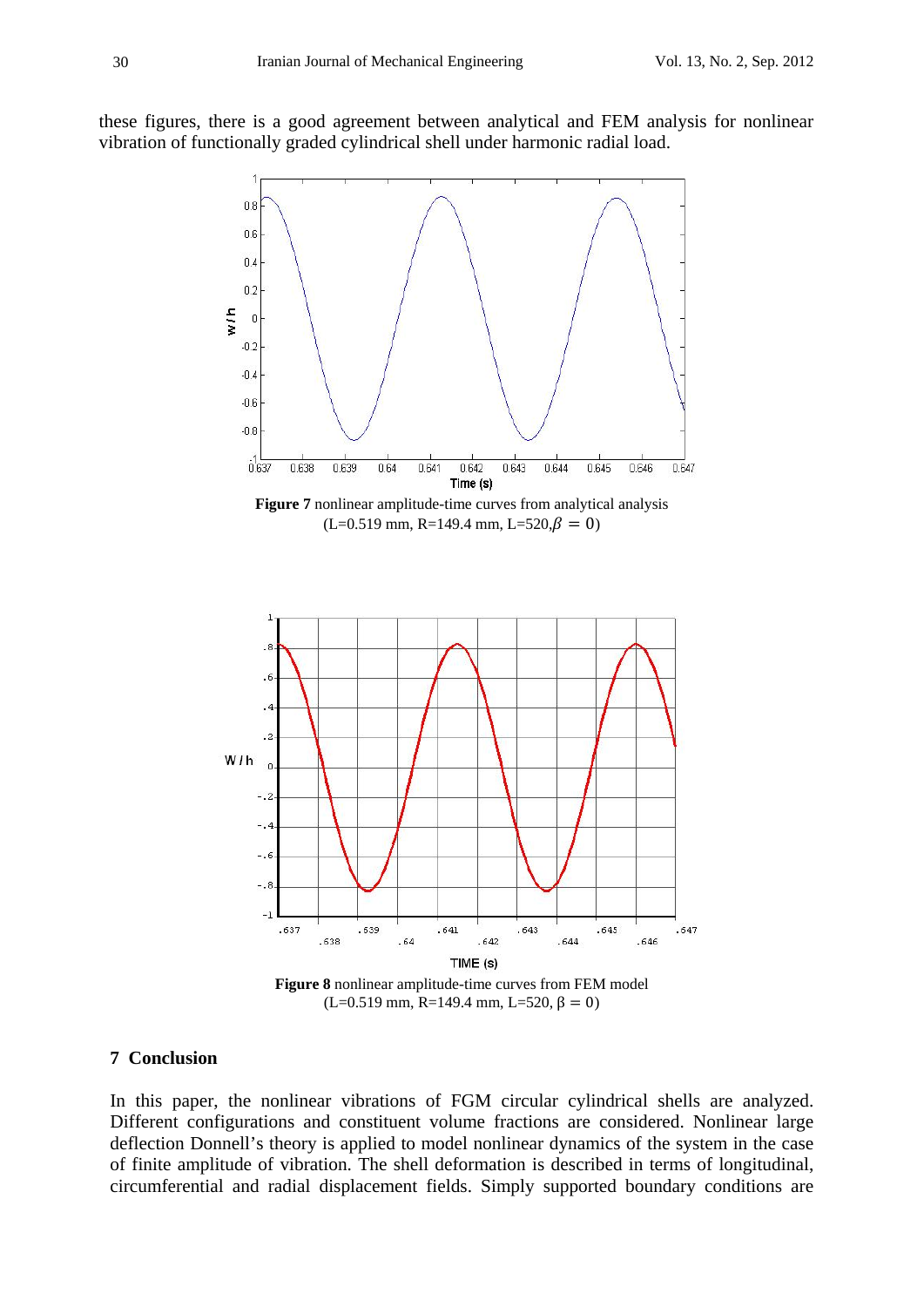considered. Displacement fields are expanded by means of a double mixed series based on harmonic functions for the circumferential and longitudinal variable.

Numerical analyses are carried out in order to characterize the nonlinear response of the shells. A convergence analysis is developed by introducing in longitudinal, circumferential and radial displacement fields a different number of linear modes; the correct number of modes to describe the actual nonlinear behaviour of the cylindrical shells was determined. Frequency-response curves for both linear and nonlinear analysis were obtained and the effect of nonlinear terms was investigated via these curves. As shown in frequency-response curves, the softening behavior of nonlinear terms is due to the nonlinear terms in equations (Large deformation). Also the effect of external force was studied and by increasing the amplitude of external the peak of frequency-response curves move to the left and the amplitude of radial displacement is increased. In other words, by additional force the influence of nonlinear terms increased.

The influence of the constituent volume fractions and the effect of the configurations of the constituent materials on the natural frequencies and nonlinear responses of the shells were analyzed.

### **References**

- [1] Koizumi, M., "*FGM Activities in Japan*," Composites, (1997).
- [2] Ghosh, A., Miyamoto, Y., Reimanis, I., and Lannutti, J.J., "Functionally Graded Materials, Manufacture, Properties and Applications. Ceramic Transactions", AM Ceram Soc, Vol. 76, pp. 171–89, (1997).
- [3] Suresh, S., and Mortensen, A., "Functionally Gradient Metals and Metal Ceramic Composites", Part 2: Thermo Mechanical Behavior. Int. Mater, Vol. 42, pp. 85–116, (1997).
- [4] Pindera, M.J., Arnold, S.M., and Abodi, J., "Use of Composites in Functionally Graded Materials", Compos Eng, Vol. 4, pp. 1–145, (1994).
- [5] Yamanouchi, M., Koizumi, M., Hirai, T., and Shiota, I., "In: Proceedings of the First International Symposium on Functionally Gradient Materials", Japan, Sendai, (1990).
- [6] Koizumi, M., "Functionally Gradient Materials the Concept of FGM", Ceram Trans, Vol. 34, pp. 3–10, (1993).
- [7] Hiari, T., "*Functional Gradient Materials in Material Science and Technology*", Brook RJ, Editor. Processing of Ceramics, Part 2, Vol. 17B, pp. 293–341, (1996).
- [8] Fukui, Y., "Fundamentals of Functionally Graded Materials", London: Institute of Materials, (1998).
- [9] Yamaoka, H., Yuki, M., Tahara, K., Irisawa, T., Watanabe, R., and Kawasaki, A., "Fabrication of Functionally Gradient Material by Slurry Stacking and Sintering Process", Ceram Trans Funct Gradient Mater, pp. 169–72, (1993).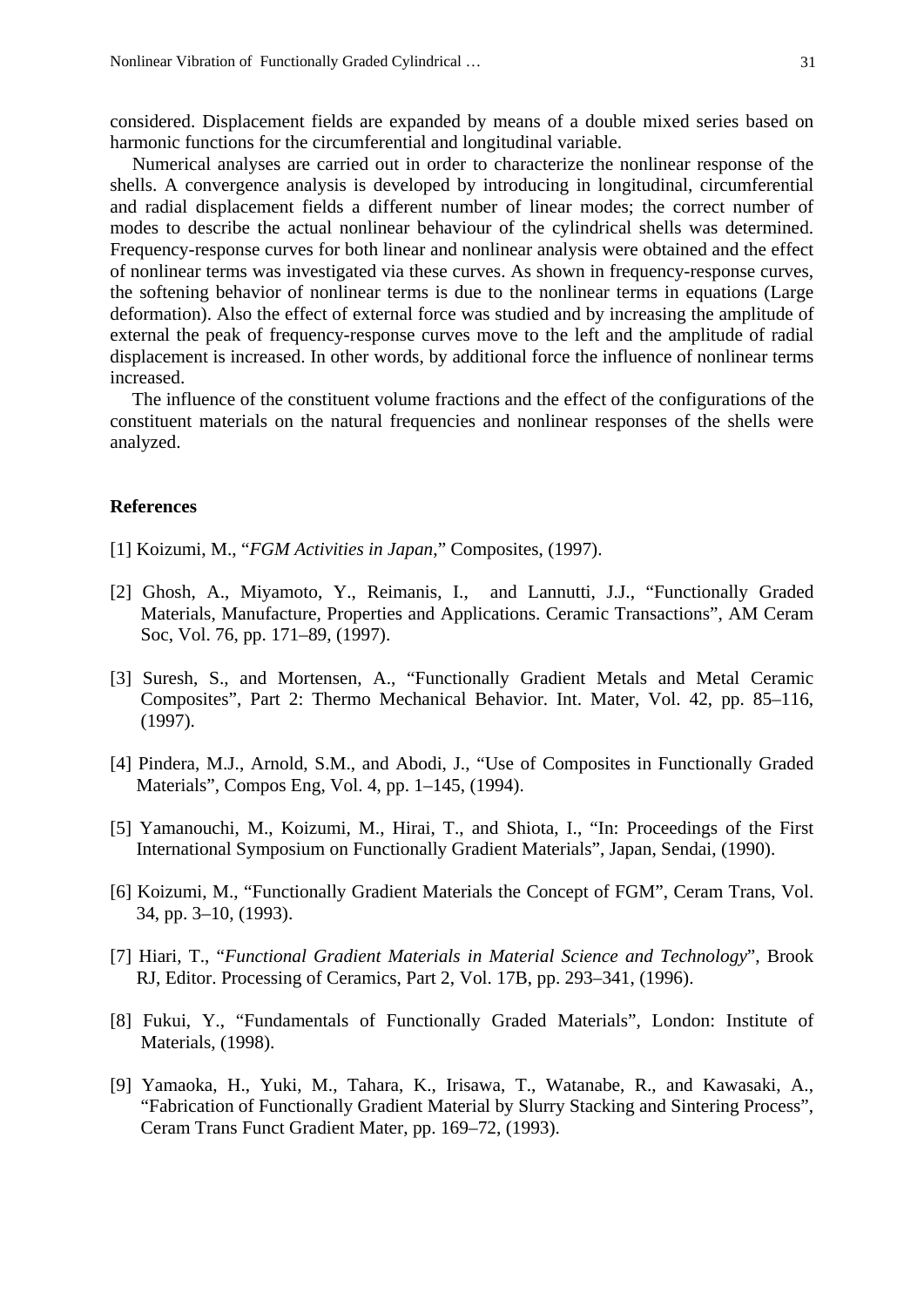- [10] Makino, A., Araki, N., Kitajima, H., and Ohashi, K., "Transient Temperature Response of Functionally Gradient Material Subjected to Partial Stepwise Heating", Trans JSME Part B, Vol. 60, pp. 4200–6, (1994).
- [11] Obata, Y., and Noda, N., "Steady Thermal Stresses in a Hollow Circular Cylinder and a Hollow Sphere of a Functionally Gradient Material", J. Therm. Stresses, Vol. 17, pp. 471–87, (1994).
- [12] Takezono, S., Tao, K., Inamura, E., and Inoue, M., "Thermal Stress and Deformation in Functionally Graded Material Shells of Revolution under Thermal Loading Due to Fluid", JSME Int. Ser. A: Mech. Mater. Eng. Vol. 39, pp. 573–81, (1994).
- [13] Durodola, J.F., and Adlington, J.E., "Functionally Graded Material Properties for Disks and Rotors", In: Proceeding of the 1st International Conference on Ceramic and Metal Matrix Composites, San Sebastian, Spain, (1996).
- [14] Dao, M., Gu, P., Maeqal, A., and Asaro, R., "A Micro Mechanical Study of a Residual Stress in Functionally Graded Materials", Acta Mater. Vol. 45, pp. 3265–76, (1997).
- [15] Weisenbek, E., Pettermann, H.E., and Suresh, S., "Elasto-plastic Deformation of Compositionally Graded Metal-ceramic Composites", Acta Mater. Vol. 45, pp. 3401–17, (1997).
- [16] Praveen, G.N., and Reddy, J.N., "Nonlinear Transient Thermoelastic Analysis of Functionally Graded Ceramic–metal Plates", International Journal of Solids and Structures, Vol. 35, pp. 4457–76, (1998).
- [17] Park, J.S., and Kim, J.H., "Thermal Postbuckling and Vibration Analyses of Functionally Graded Plates", Journal of Sound and Vibration, Vol. 289, pp. 77–93, (2006).
- [18] Yang, J., Liew, K.M., Wu, Y.F., and Kitipornchai, S., "Thermo-mechanical Postbuckling of FGM Cylindrical Panels with Temperature-dependent Properties", International Journal of Solid and Structures, Vol. 43, pp. 307–24, (2006).
- [19] Reddy, J.N., "Analysis of Functionally Graded Plates", International Journal for Numerical Methods in Engineering, Vol. 47, pp. 663–84, (2000).
- [20] Hosseini Kordkheili, S.A., and Naghdabadi, R., "Geometrically Nonlinear Thermoelastic Analysis of Functionally Graded Shells using Finite Element Method", International Journal for Numerical Methods in Engineering, Vol. 72, pp. 964–86, (2007).
- [21] Arciniega, R.A., and Reddy, J.N., "Large Deformation Analysis of Functionally Graded Shells", International Journal of Solids and Structures, Vol. 44, pp. 2036–52, (2007).
- [22] Woo, J., and Merguid, S.A., "Nonlinear Analysis of Functionally Graded Plates and Shallow Shells", International Journal of Solids and Structures, Vol. 38, pp. 7409–7421, (2001).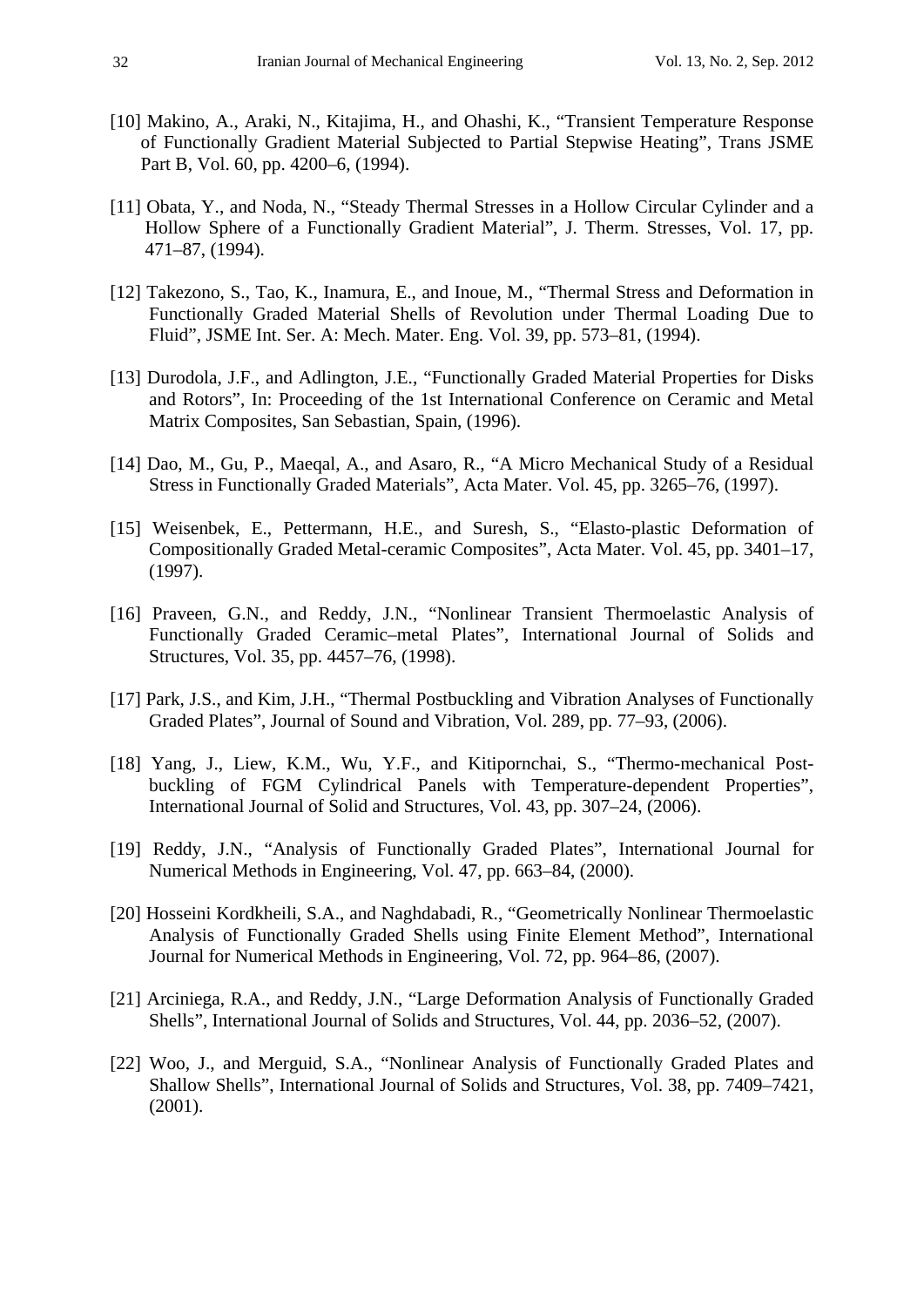- [23] Huaiwei, H., and Qiang, H., "Research on Nonlinear Postbuckling of Functionally Graded Cylindrical Shells under Radial Loads", Composite Structures, Vol. 92, pp. 1352–1357, (2010).
- [24] Huaiwei, H., and Qiang, H., "Nonlinear Buckling of Torsion-loaded Functionally Graded Cylindrical Shells in Thermal Environment", European Journal of Mechanics A/Solids, Vol. 29, pp. 42–48, (2010).
- [25] Ng, T.Y., Lam, K.Y., Liew, K.M., and Reddy, J.N., "Dynamic Stability Analysis of Functionally Graded Cylindrical Shells under Periodic Axial Loading", Int. J. Solids Structures, Vol. 38, pp. 1295–1309, (2001).
- [26] Lam, K.Y., and Loy, C.T., "Influence of Boundary Conditions for a Thin Laminated Rotating Cylindrical Shells", Composite Structures, Vol. 41, pp. 215–228, (1998).
- [27] Loy, C.T., Lam, K.Y., and Reddy, J.N., "Vibration of Functionally Graded Cylindrical Shell", Int. J. Mechanical Science, Vol. 41, pp. 309-324, (1999).

#### **Nomenclature**

- F : material properties
- V : volume fraction of FGM
- $\beta$ : power law exponent
- h : thickness of shell
- L : length of shell
- R : radios of shell
- E : elastic modulus
- $\nu$ : Poisson's ratio
- $N_x$ ,  $N_\theta$ ,  $N_{x\theta}$ : force resultants
- $M_{\gamma}$ ,  $M_{\theta}$ ,  $M_{\gamma\theta}$ : moment resultants
- u, v, w: displacements vectors in  $x, \theta, z$  direction respectively
- $x, \theta, z$ : directions of coordinate systme
- $e_x$ ,  $e_\theta$ ,  $e_{x\theta}$ : strain components of the middle surface
- $\omega_{mn}$ : natural frequency
- $F_x$ ,  $F_\theta$ ,  $F_z$ : external loads
- $K_{ij}$ ,  $M_{ij}$  : stiffness and mass matrices
- T : kinetic energy
- U : strain energy
- W : virtual work done by the external forces